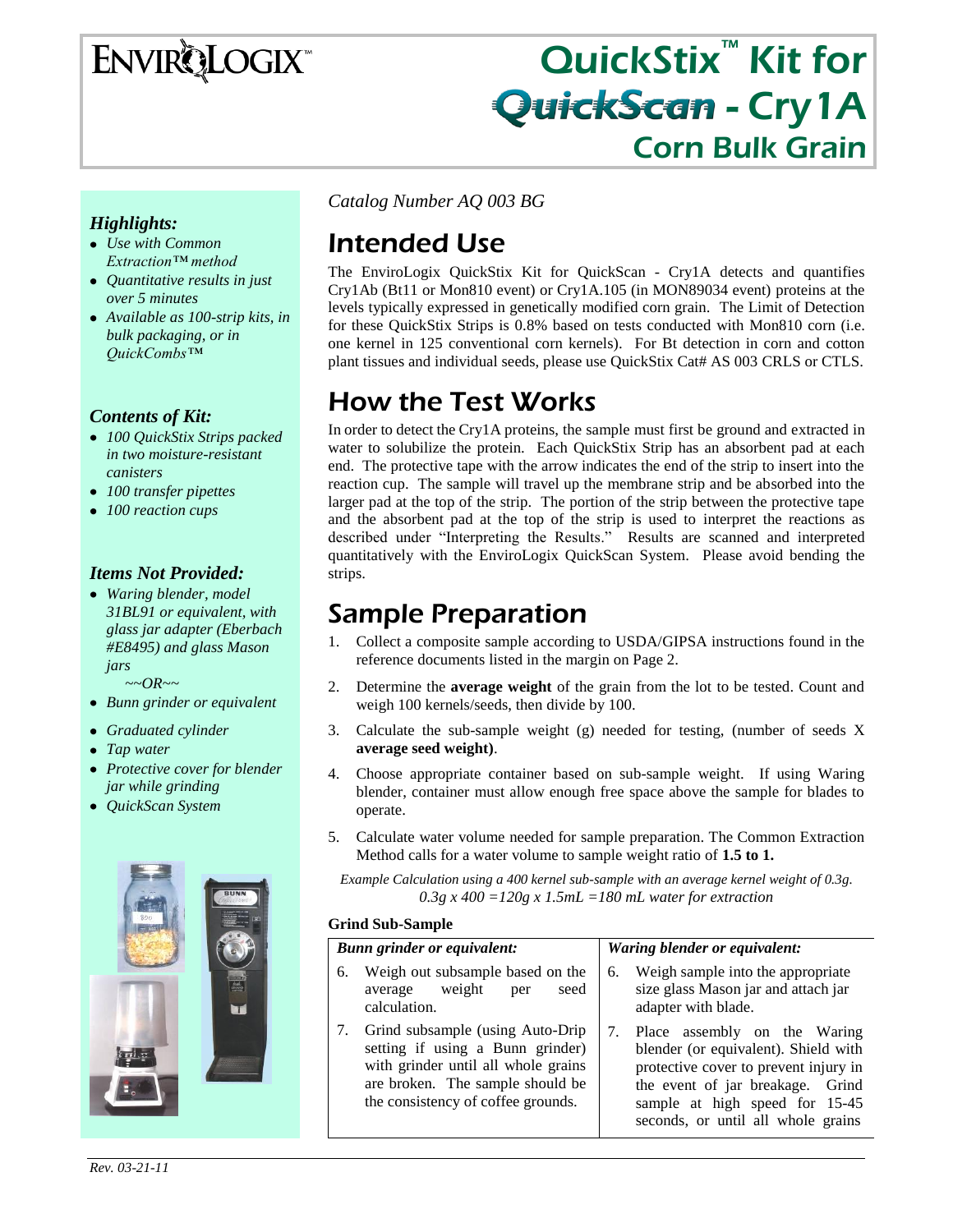#### *USDA References:*

- **http://archive.gipsa.usda.gov/ reference-library/ handbooks/grain-insp/ grbook1/bk1.pdf** - USDA Grain Inspection Handbook, Book 1, Grain Sampling.
- **http://archive.gipsa.usda.gov/ biotech/sample2.htm** - Guidance document entitled Sampling for the Detection of Biotech Grains.
- **http://archive.gipsa.usda.gov/ biotech/sample1.htm** - Practical Application of Sampling for the Detection of Biotech Grains.
- **http://archive.gipsa.usda.gov/ biotech/samplingplan1.xls -** This website provides a simple to use Sample Planner (29K Excel Spreadsheet). The planner allows you to enter different assumptions in terms of sample size, number of samples, acceptable quality level and to determine the probability of accepting lots with given concentration levels. It also plots the probabilities in graph form for easy interpretation. Specific data can be saved for documentation and future analyses.

#### *Corn Common Extraction™*

*Grams of Corn x 1.5=mL of water*

*For example, 400 kernels with an average seed weight of 0.3 g:*

> *(400 x 0.3)=120 g of corn 120 g x 1.5=180 mL water*

*Transfer 20 mL extract to cup:* 

*Either pour…*





*…or pipette to the 20 mL mark* 

|    | <b>Bunn grinder or equivalent (cont.):</b>                                                                                                                                         | <b>Waring blender or equivalent</b> (cont.):                                                                                                                                                                    |
|----|------------------------------------------------------------------------------------------------------------------------------------------------------------------------------------|-----------------------------------------------------------------------------------------------------------------------------------------------------------------------------------------------------------------|
| 8. | Place subsample into<br>an<br>appropriately sized jar or zip-type<br>plastic bag and add the volume of<br>tap water calculated using the Corn<br>Common Extraction formula (left). | are broken. Optimum grind time<br>may vary based on sample size and<br>condition of equipment.<br>The<br>sample should be the consistency of<br>coffee grounds.                                                 |
| 9. | Cap the jar or "zip" plastic bag and<br>shake vigorously for 30 seconds,<br>then allow sample to settle for<br>another 30 seconds.                                                 | Add the volume of tap<br>8.<br>water<br>calculated using the Corn Common<br>Extraction formula (left).<br>Cap the jar and shake for 30<br>9.<br>seconds, then allow sample to settle<br>for another 30 seconds. |

- 10. Transfer 20 mL of the liquid portion from above the settled sample into the sample cup. Pour extract into cup to the 20 mL line, or use a fresh pipette from the kit to transfer extract until the 20 mL line is reached (when testing smaller subsamples). **Important:** Avoid transferring particles as much as possible, and after transfer, **allow the liquid in the sample cup to settle for 30 seconds** so that any particles will settle at the bottom of the cup.
- 11. To prevent cross-contamination, thoroughly clean blender parts and jars to remove dust and residue prior to preparation of a second sample. Use a new transfer pipette and reaction cup for each sample.

## How to Run the QuickStix Strip Test

- 1. Allow refrigerated canisters to come to room temperature before opening. Remove the QuickStix Strips to be used. Avoid bending the strips. Reseal the canister immediately.
- 2. Place the strip into the reaction cup provided, being sure to insert the end indicated by the arrows on the protective tape. The sample will travel up the strip.
- 3. Allow the strip to develop for 5 minutes before making final assay interpretations. Positive sample results may become obvious much more quickly.
- 4. Immediately cut off and discard the bottom section of the strip covered by the arrow tape and place in QuickScan Reader. Strips must be read while still wet.

**NOTE: Use extreme caution to prevent sample-to-sample cross-contamination with grain, fluids, or disposables.**

## Interpreting the Results

Development of the Control Line within 5 minutes indicates that the strip has functioned properly. Any strip that does not develop a Control Line should be discarded, and the sample re-tested using another strip.

Results are scanned and interpreted quantitatively with the QuickScan System. Place QuickStix Strip into the carrier, slide in, and press "Read Test" on the screen. QuickScan will return a result as "% GMO" or "<LOQ" (less than the Limit of Quantification). Please consult the QuickScan User Manual for details.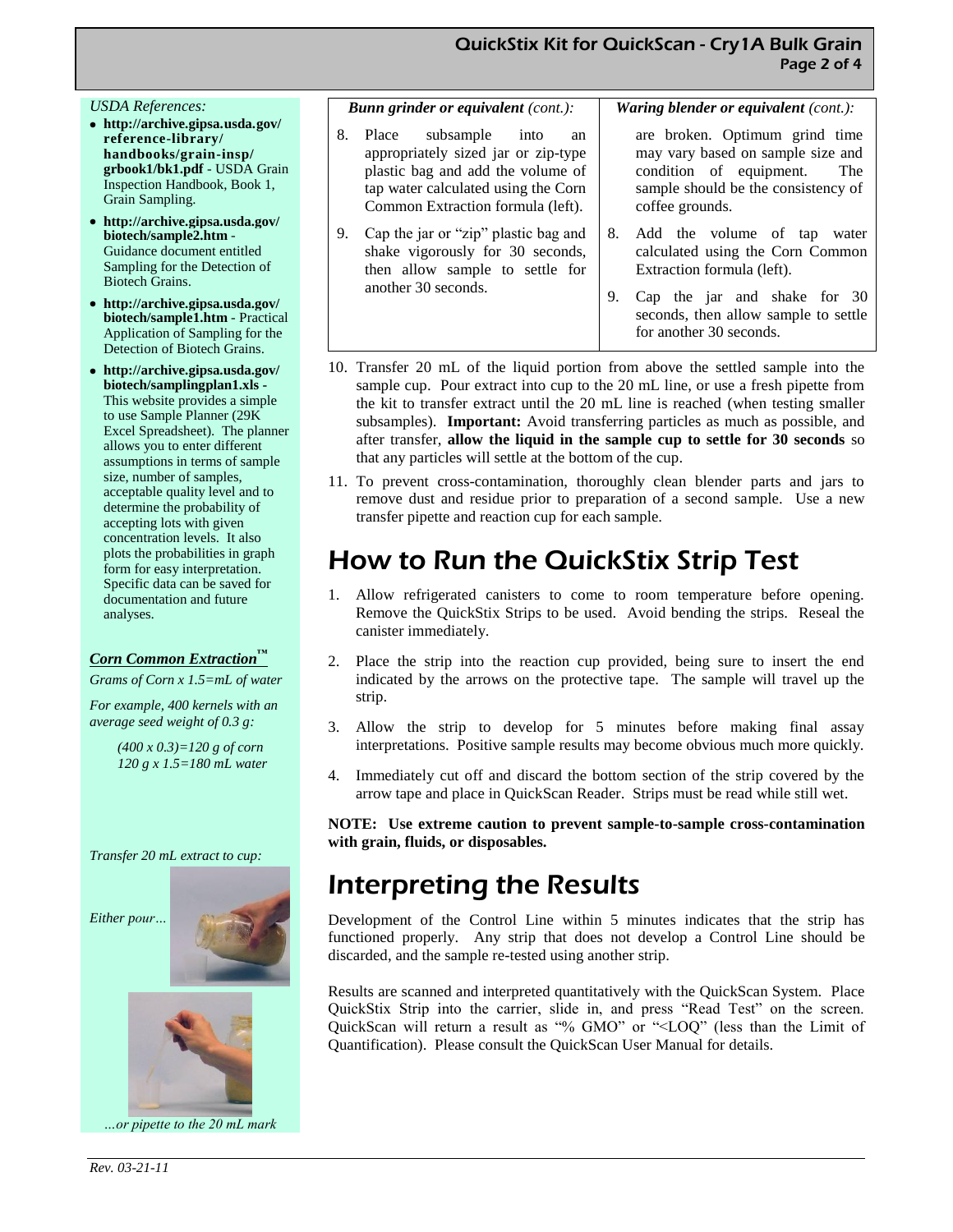

*(outlined to demonstrate cup size and markings)*



*After 30 seconds, add QuickStix to cup*



*Strip must develop a Control Line to be valid – cut where indicated and read in QuickScan System* 

### Kit Storage

QuickStix can be stored at room temperature, or refrigerated for a longer shelf life. Note the shelf life on the kit box for each storage temperature. The kit may be used in field applications; however, prolonged exposure to high temperatures may adversely affect the test results. Do not open the desiccated canister until ready to use the test strips.**.**

# Precautions and Notes

- This kit is designed to be quantitative using the QuickScan System.
- As with all tests, it is recommended that results be confirmed by an alternate method when necessary.
- The assay has been optimized to be used with the protocol provided in the kit. Deviation from this protocol may invalidate the results of the test.
- The results generated through the proper use of this kit reflect the condition of the working sample directly tested. Extrapolation as to the condition of the originating lot, from which the working sample was derived, should be based on sound sampling procedures and statistical calculations which address random sampling effects, non-random seed lot sampling effects and assay system uncertainty. A negative result obtained when properly testing the working sample does not necessarily mean the originating lot is entirely negative for the analyte or protein in question.
- Protect all components from hot or cold extremes of temperature when not in use. Do not leave in direct sunlight or in a vehicle.